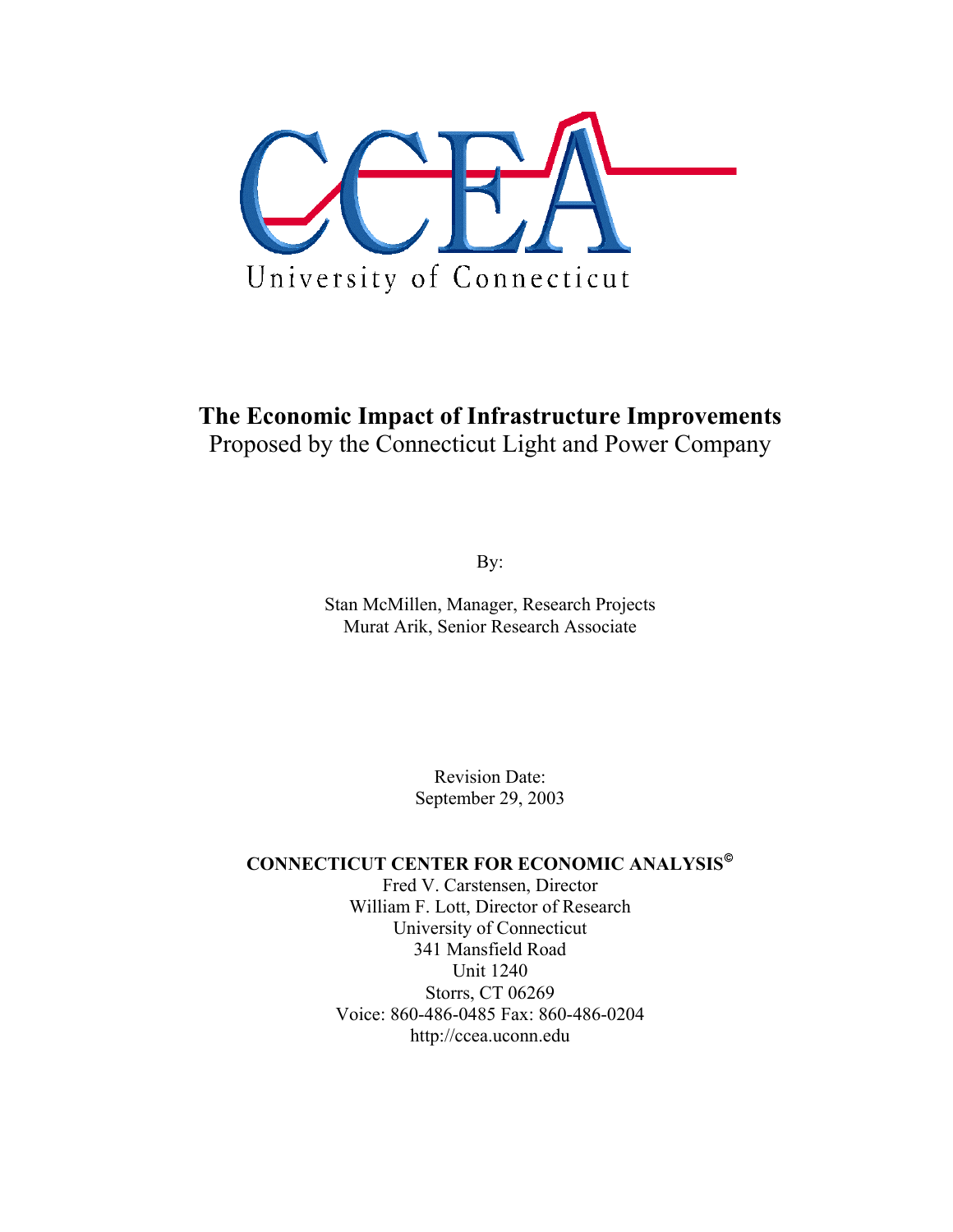## Executive Summary

Connecticut Light and Power (CL&P) asked the Center for Economic Analysis (CCEA) at the University of Connecticut to assess the economic impact of distribution infrastructure improvements in its pending rate case. The proposed project improves the distribution infrastructure in CL&P's service area providing increased quality and reliability of delivered electric power. These improvements come at a time when Connecticut's aging distribution infrastructure needs to deliver higher quality electric power to increasingly sensitive manufacturing processes and to more information technology hardware in homes and offices than ever before. One view of this situation is that Connecticut's economic future crucially depends on the availability of high quality electric power, and, indeed this is a competitive issue among the states. Connecticut's electricity distribution infrastructure is similar in its ability to affect costs and relocation and expansion decisions just as does its transportation and communication infrastructure.

Using data provided by CL&P in its rate case filing and a report by the Electric Power Research Institute  $(EPRI)^{1}$  that analyzed net business costs associated with reliability improvements, CCEA estimates the net economic benefit of the proposed improvements. CCEA estimates as well the economic situation were the proposed improvements not done in which case current infrastructure would deteriorate despite current maintenance level investment. CCEA uses the Connecticut economic model embodied in  $REMI<sup>2</sup>$ , a tool widely recognized and used by the State of Connecticut.

If CL&P makes no improvement to the distribution infrastructure, then on average in any given year between 2004 and 2014 (values are typically higher in 2004 and lower in 2014):

- $\blacktriangleright$  Business costs increase \$300 million<sup>3</sup>
- $\triangleright$  Connecticut loses more than 3,400 jobs
- $\triangleright$  Connecticut loses more than \$388 million in gross state product (GSP)<sup>4</sup>

 $2^2$  From Regional Economic Models, Inc. of Amherst, Mass. The Appendix contains a description of the model.

<sup>&</sup>lt;sup>3</sup> All money values expressed in 2001 dollars, that is, adjusted for inflation.



 $\overline{a}$ 

<sup>&</sup>lt;sup>1</sup> "The Cost of Power Disturbances to Industrial & Digital Economy Companies," June 2001. Available at www.epri.com/ceids.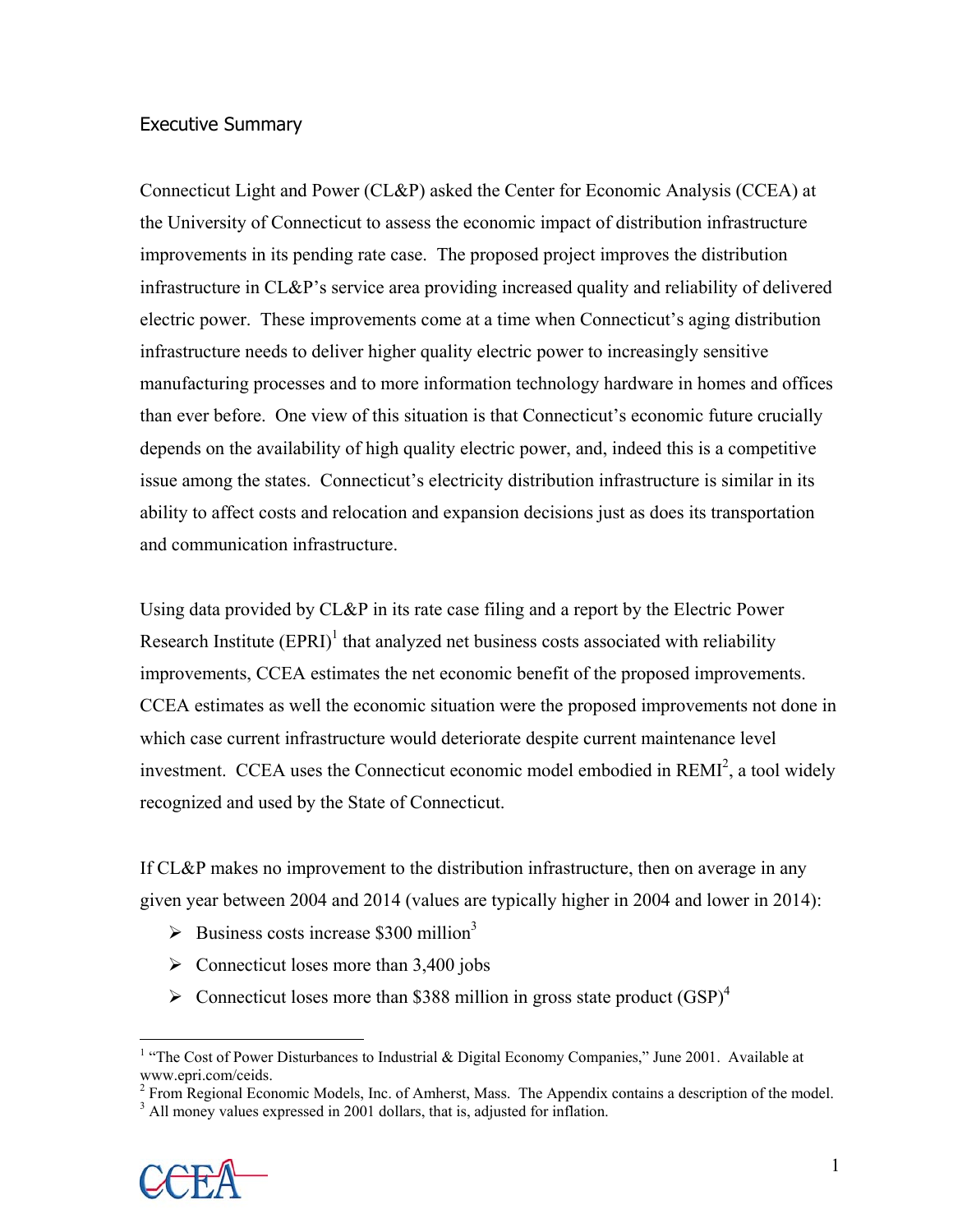- $\triangleright$  Connecticut loses more than \$189 million in personal income<sup>5</sup>
- $\triangleright$  Connecticut loses more than \$44 million in state tax revenue
- $\triangleright$  Connecticut loses more than \$16 million in municipal tax revenue

If CL&P makes the proposed improvements to the distribution infrastructure, then on average in any given year between 2004 and 2014 (values are typically lower in 2004 and higher in 2014):

- ¾ *Business costs decrease \$621 million*
- ¾ *Connecticut gains more than 6,500 jobs*
- ¾ *Connecticut gains more than \$616 million in new gross state product (GSP)*
- ¾ *Connecticut gains more than \$392 million in new personal income*
- ¾ *Connecticut gains more than \$68 million in new state tax revenue*
- ¾ *Connecticut gains more than \$50 million in new municipal tax revenue*
- ¾ *Each dollar of the proposed rate increase returns \$3.40 to Connecticut in new GSP*
- ¾ *Each dollar of the proposed rate increase returns \$2.20 to Connecticut in new personal income*

 $<sup>5</sup>$  Personal income is income from all sources for all residents before taxes.</sup>



 $\frac{1}{4}$ <sup>4</sup> GSP measures the value of all goods and services produced in the state in a year.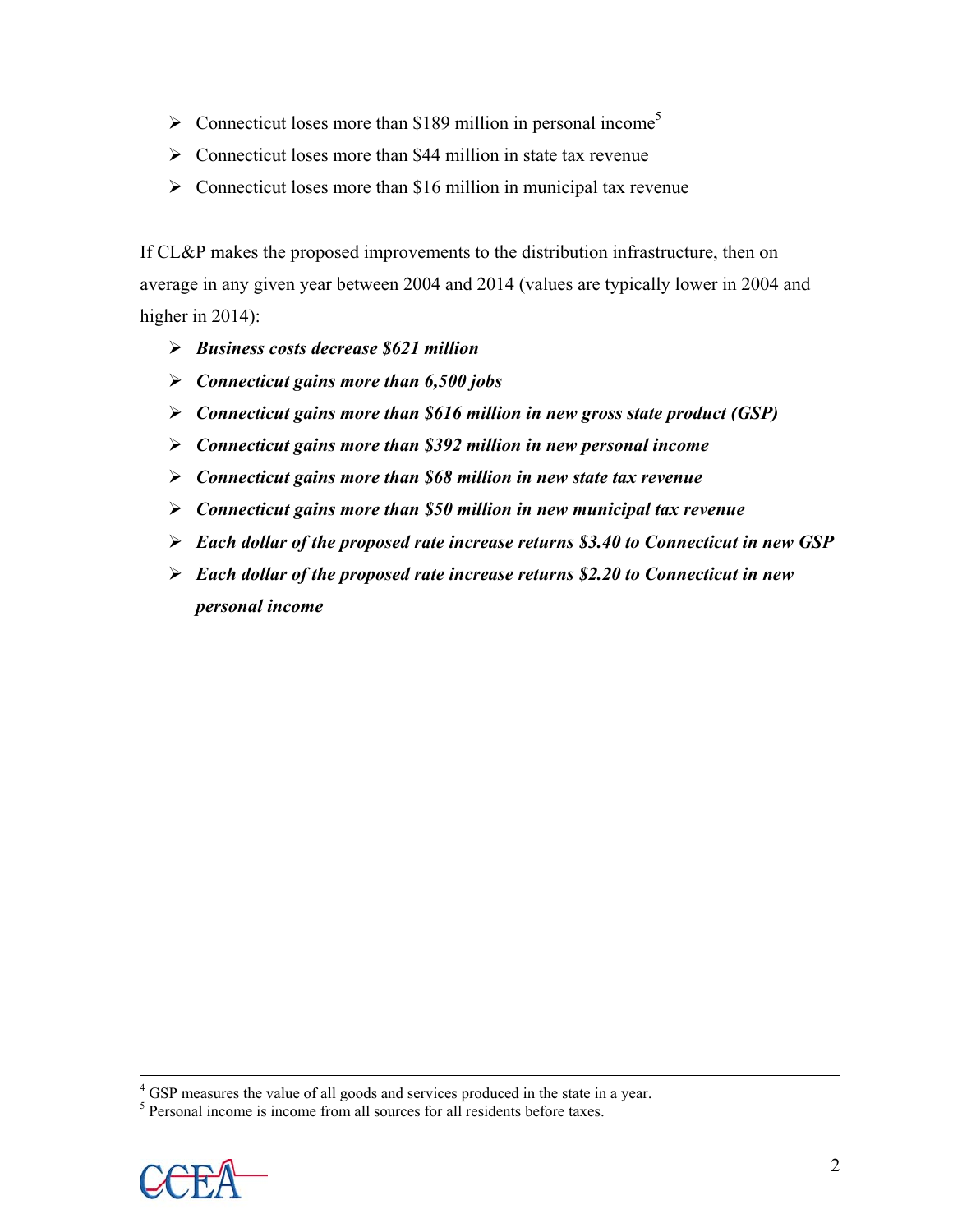#### **Introduction**

 Connecticut Light and Power (CL&P) asked the Center for Economic Analysis (CCEA) at the University of Connecticut to assess the economic impact of distribution infrastructure improvements in its pending rate case. The proposed project improves the distribution infrastructure in CL&P's service area providing increased quality and reliability of delivered electric power. Improvements consist of the installation of new equipment and distribution lines in neighborhoods and in their substations. Improved quality means delivered power is fraught with fewer low voltage episodes, fewer surges and better line balance. Improved reliability means fewer outages. These improvements will save businesses and homes money, but will materialize at a cost embodied in a rate increase. These improvements come at a time when Connecticut's aging distribution infrastructure needs to deliver higher quality electric power to increasingly sensitive manufacturing processes and to more information technology hardware in homes and offices than ever before.

 The proposed project invests an average \$165 million more than the no-action case each year for five years in making these improvements. The 'no-action' case is the situation in which CL&P makes its maintenance investments without net improvements to the existing distribution infrastructure. In this case, the investment will not prevent further deterioration of equipment some of which is on average 40 or more years old. CL&P will spend most of the construction outlays in Connecticut employing Connecticut workers and buy Connecticut made materials wherever possible. CL&P will hire additional workers to perform upgrade and maintenance work on the new system. The improvements to town properties on which CL&P operates will increase local tax revenues. Firms will realize lower production costs due to fewer outages and higher electric power quality. Their sales and profits will increase and they will pay more taxes. All electricity users in CL&P's service area will experience a rate increase that averages \$156.4 million over the ten-year horizon of this study. Thus, the resulting economic impact measures the aggregate *net* economic benefit (or loss) due to the project. We do not consider the cost savings to households and therefore our analysis is conservative. In this assessment, we do not consider the costs of the inconveniences during construction (short-term consequences) or the improved attractiveness of the region (longterm consequences) due to the proposed improvements.

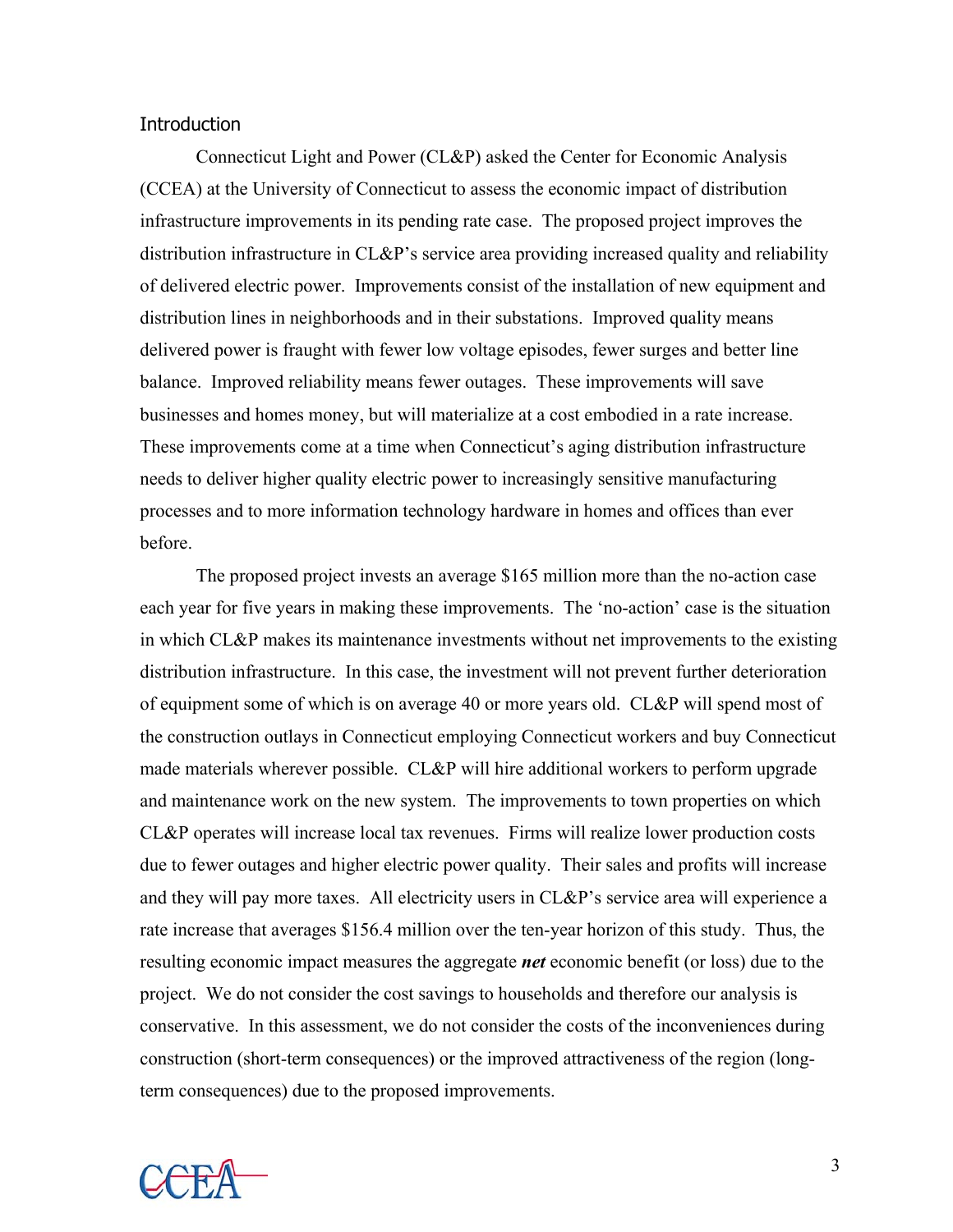#### Data and Assumptions for Realizing Proposed Improvements

 CL&P provided employment, construction costs, the market value of property improvements, and rate increase data. CL&P derived business gains and losses from the Electric Power Research Institute's (EPRI) 2001 study $^6$  that analyzed net business cost savings due to quality and reliability improvements. In deriving production cost savings, CCEA uses the average of the high and low scenario values from the EPRI report. In moving from savings in minutes to savings in dollars, we assume a linear relationship. For continuous manufacturing processes, this seems to be a reasonable assumption. For individuals whose lost time directly converts to dollars, this seems to be a reasonable assumption. CCEA approximates lumpy, batch processes by the same linear relationship. CCEA distributes these production cost savings across all commercial and industrial sectors (excluding the household and public sectors) according to their electrical power usage and gross receipts shares. Figure 1 shows the aggregate net gains to businesses in each year during the construction phase. These gains (production cost reductions), in inflation adjusted terms, continue into the future because this analysis assumes CL&P will maintain them with its ongoing franchise capital commitment adjusted for inflation. The horizon for this analysis is ten years such that after four years of construction there are no anticipated rate changes or additional distribution infrastructure improvements, in other words, CL&P enters into a maintenance mode. The quality and reliability improvements remain at their 2008 levels with the franchise or maintenance investment for at least ten years after which we anticipate some deterioration in the equipment.

<sup>&</sup>lt;sup>6</sup> "The Cost of Power Disturbances to Industrial & Digital Economy Companies," June 2001. Available at www.epri.com/ceids.

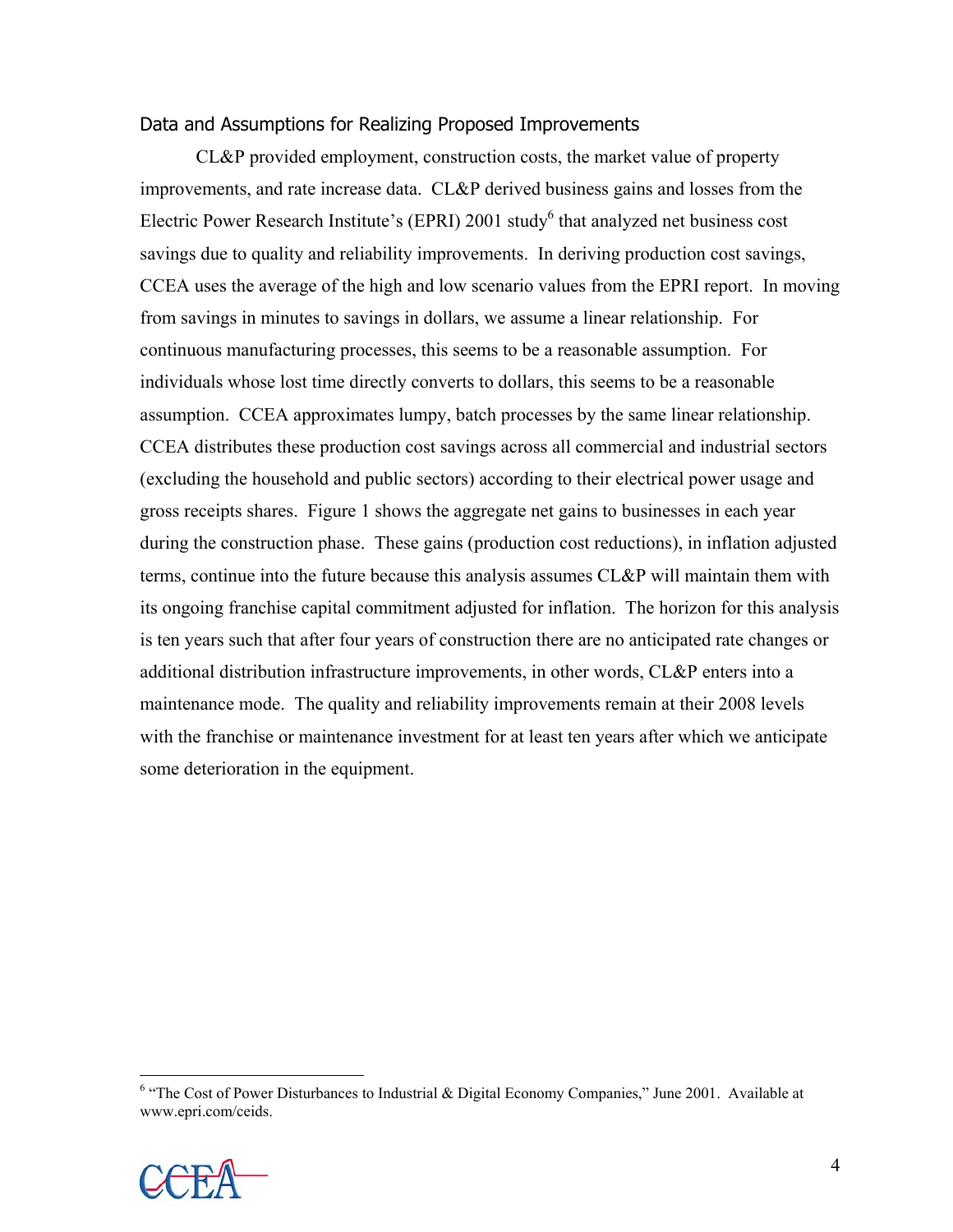## Figure 1

2004 2005 2006 2007 2008 \$0 \$100 \$200 \$300 \$400 \$500 \$600 \$700 \$800 **Million 2001\$**

**Net Business Gains Due to Electricity Distribution Infrastructure Improvements (2004-2008)**

 The rate increase necessary to support the improvements will be levied on all CL&P customers in its service area. Figure 2 shows the sectoral breakdown of the rate increase. This graph shows the increase each year above the *no-action* case. That is, the initial rate increase in 2004 is \$125 million in 2001 dollars. The rate increases by \$19 million in 2005 to \$144 million more than the no-action case, and so on.

 Table 1 reports the timeline of construction costs, employment gains and rate increases for the proposed project. These variables except for construction (which ceases) remain at their 2008 values through 2014 and drive the REMI analysis. We assume CL&P will hire *net* new workers *to install and maintain the new infrastructure* in each of three years beginning in 2004 as reported in Table 1. In 2007, the cumulative new employment (a total of 84 new workers) will continue at its 2007 level for at least seven more years because implicit in the baseline forecast for the Connecticut economy is attrition (these workers are net new). For economic modeling purposes only, we use the anticipated wage of these workers instead of the average public utility sector wage in the REMI model. This enhancement is appropriate because CCEA knows the anticipated CL&P wage. Therefore, we adjust the wage bill, which is the product of the wage rate difference between REMI's forecast public utility sector average wage and the CL&P wage, and, the new CL&P

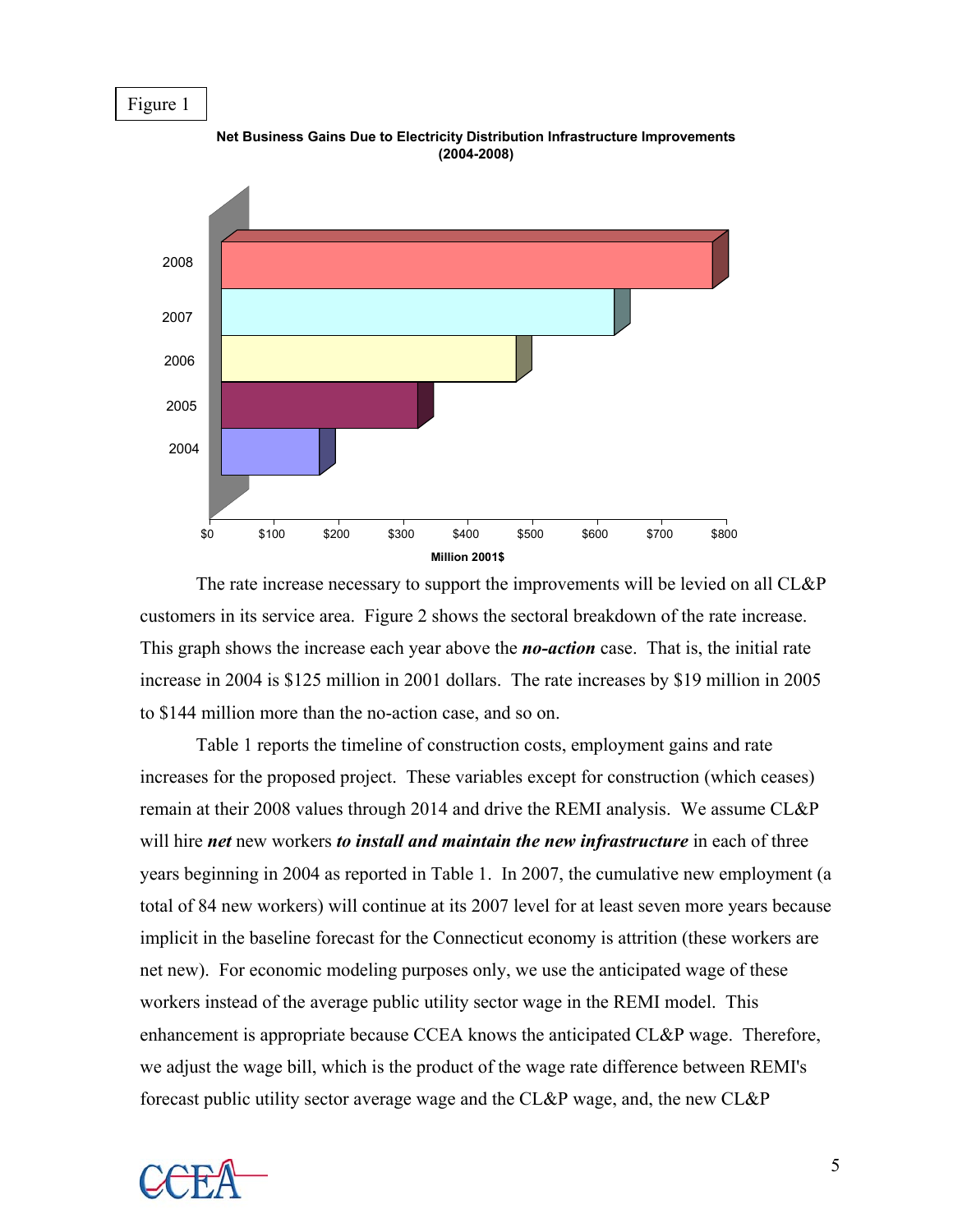## Figure 2



**Sectoral Share of Electricity Rate Increase (Million 2001\$)**

employment in each year. We assume that construction ceases in 2009 and that the rate increase remains at its 2008 level adjusted for expected inflation through 2014. Production cost reductions remain at their 2008 levels through 2014 adjusted for inflation.

 New property taxes accrue to towns due to the improvements CL&P makes on its properties as reported in Table 1. The rate increase distributes across user categories according to CL&P's forecast of 40% commercial, 12% industrial and 48% residential.

Table 1

| <b>REMI Input Categories and Assumptions</b> |           |                       |           |           |           |  |  |  |  |  |
|----------------------------------------------|-----------|-----------------------|-----------|-----------|-----------|--|--|--|--|--|
| Category                                     | 2004      | 2005                  | 2006      | 2007      | 2008      |  |  |  |  |  |
| Construction (million 2001\$)                | \$153     | \$164                 | \$167     | \$132     | \$132     |  |  |  |  |  |
| Business Gains (million 2001\$)              | \$152     | \$304                 | \$456     | \$608     | \$760     |  |  |  |  |  |
| Employment FTE (New)                         | 46        | 83                    | 84        | 84        | 84        |  |  |  |  |  |
| Wage Bill Adjustment (2001\$)                | \$455,962 | $\overline{$836,938}$ | \$858,037 | \$870,927 | \$870,927 |  |  |  |  |  |
| Rate Increase (Million 2001\$)               | \$125     | \$144                 | \$162     | \$180     | \$180     |  |  |  |  |  |
| Commercial                                   | \$50      | $\overline{$}57$      | \$65      | \$72      | \$72      |  |  |  |  |  |
| Industrial                                   | \$15      | \$17                  | \$19      | \$22      | \$22      |  |  |  |  |  |
| Residential                                  | \$60      | \$69                  | \$78      | \$86      | \$86      |  |  |  |  |  |
| Property Tax (million 2001 \$)               | \$6       | \$11                  | \$17      | \$23      | \$23      |  |  |  |  |  |

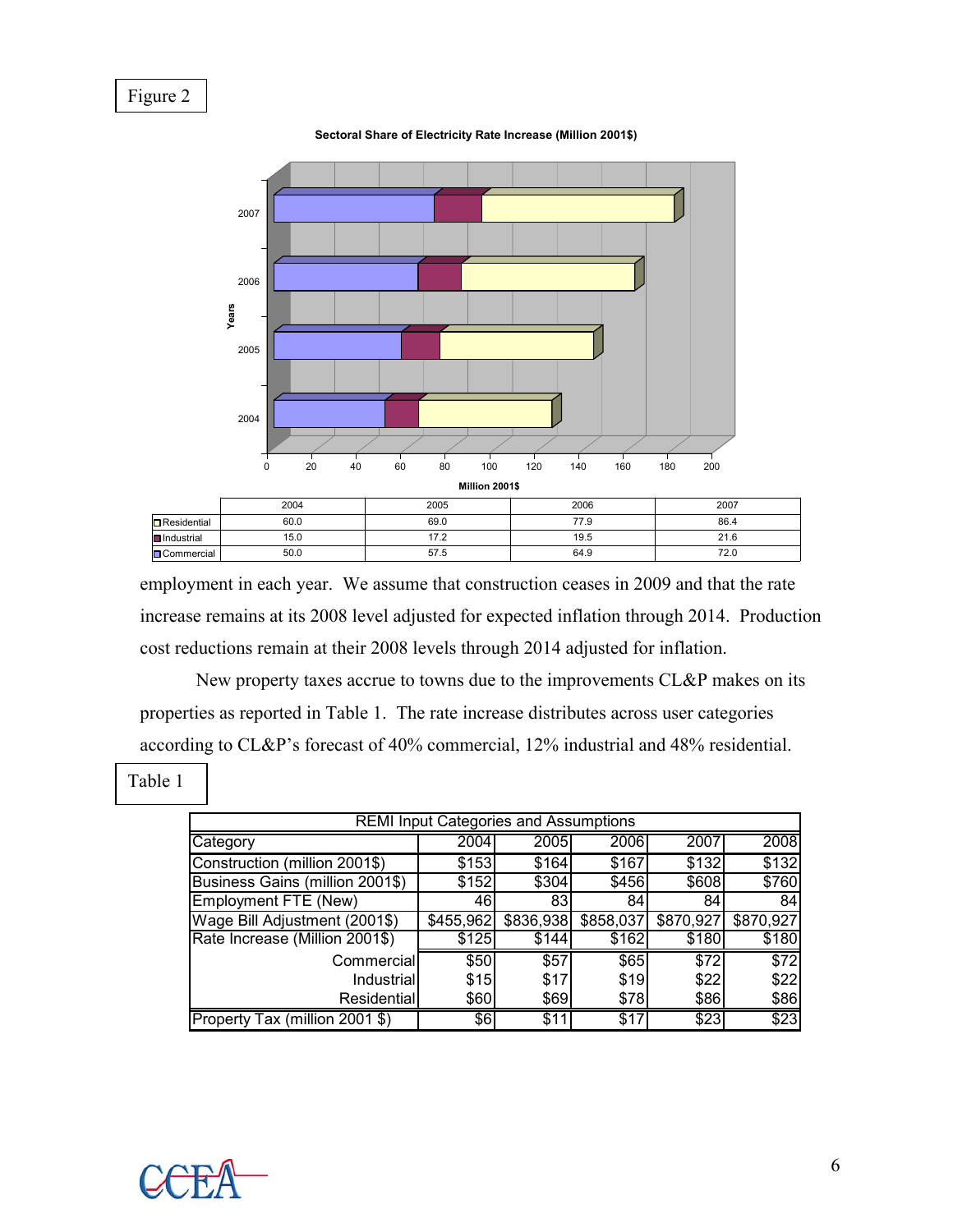The following four pie charts indicate which industrial sectors benefit in terms of reduced production costs from the CL&P proposed distribution infrastructure improvements.



Chart 3 Chart 4



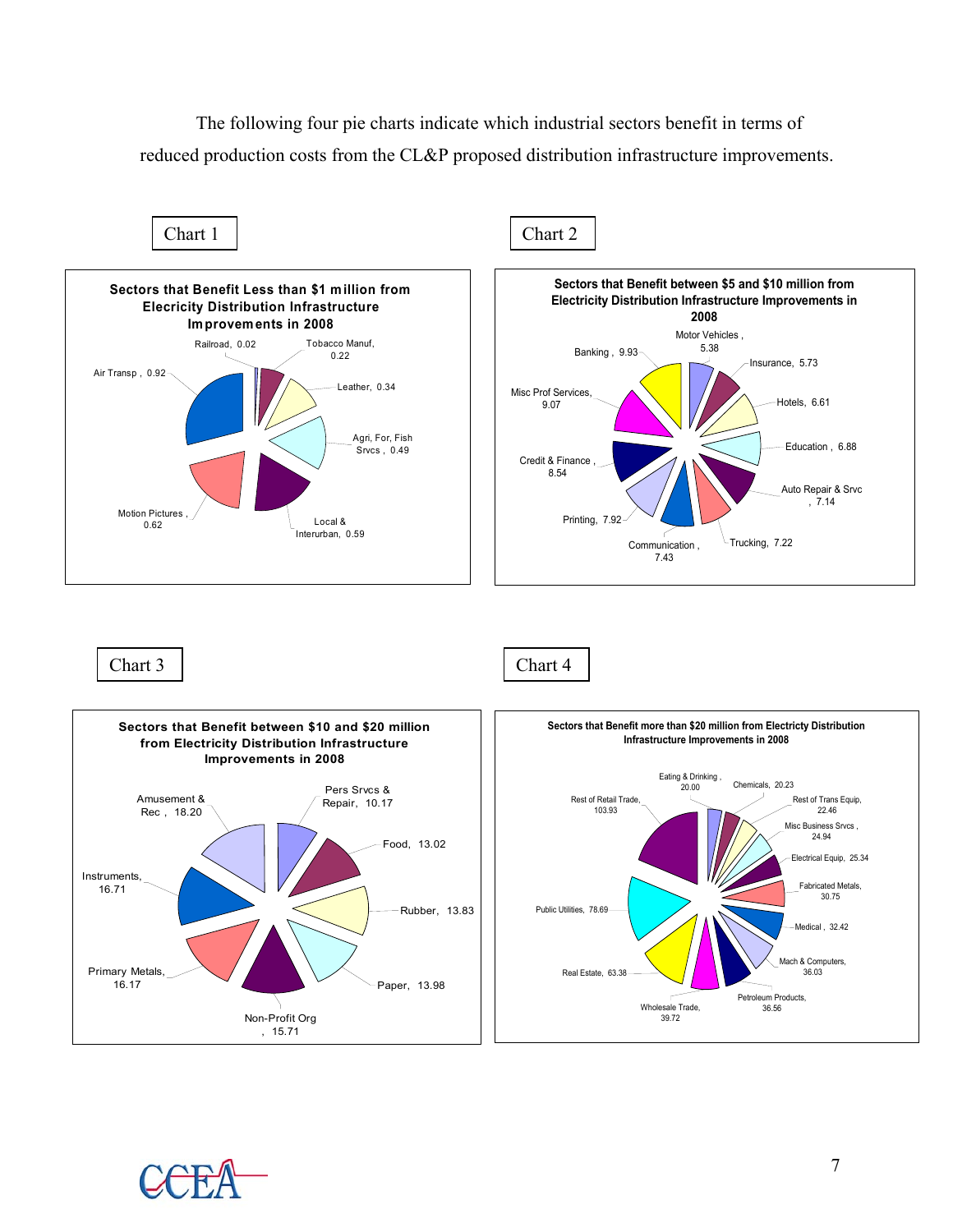#### Modeling Strategy

 CCEA uses the Connecticut economic model REMI developed by Regional Economic Models, Inc. of Amherst, MA to derive the impact due to the proposed project (see Appendix for a description of this model). Construction costs in the electrical facilities category, new employment in the public utilities sector, reduced production costs allocated to 49 (2-digit) industrial sectors, new local tax revenues offset by new local government expenditures (governments do not save) are the positive shocks driving the economic impact. The rate increase modeled as increased fuel costs in the commercial and industrial sectors and modeled as increased household expense for 'fuel' are the negative shocks. As explained above, for economic impact modeling purposes only, we adjust the wage bill in the public utilities sector to reflect anticipated CL&P wages.

#### Economic and Fiscal Results of Realizing Proposed Improvements

CCEA's reported results reflect the *net* economic benefit of the proposed improvements. They represent the total effect of the changes (shocks) described above, that is, they represent the sum of the direct, indirect and induced effects. We report results as changes above the baseline or no-action case for selected years, as well as average employment, personal income and gross state product (GSP) increases and the net present value of monetary quantities. The net present value is the stream of annual changes in a monetary quantity discounted to the present at 6.5%. Table 2 reports results for employment, GSP and personal income. GSP represents the value added of all goods and services produced in Connecticut in one year. The average annual increase in GSP is more than \$600 million, while the average annual increase in personal income is slightly less than \$400 million. Total employment in Connecticut increases more than 6,500 jobs in any given year on average. Net present value for GSP over the ten-year horizon is almost \$4.4 billion and for personal income, the net present value is more than \$2.8 billion.

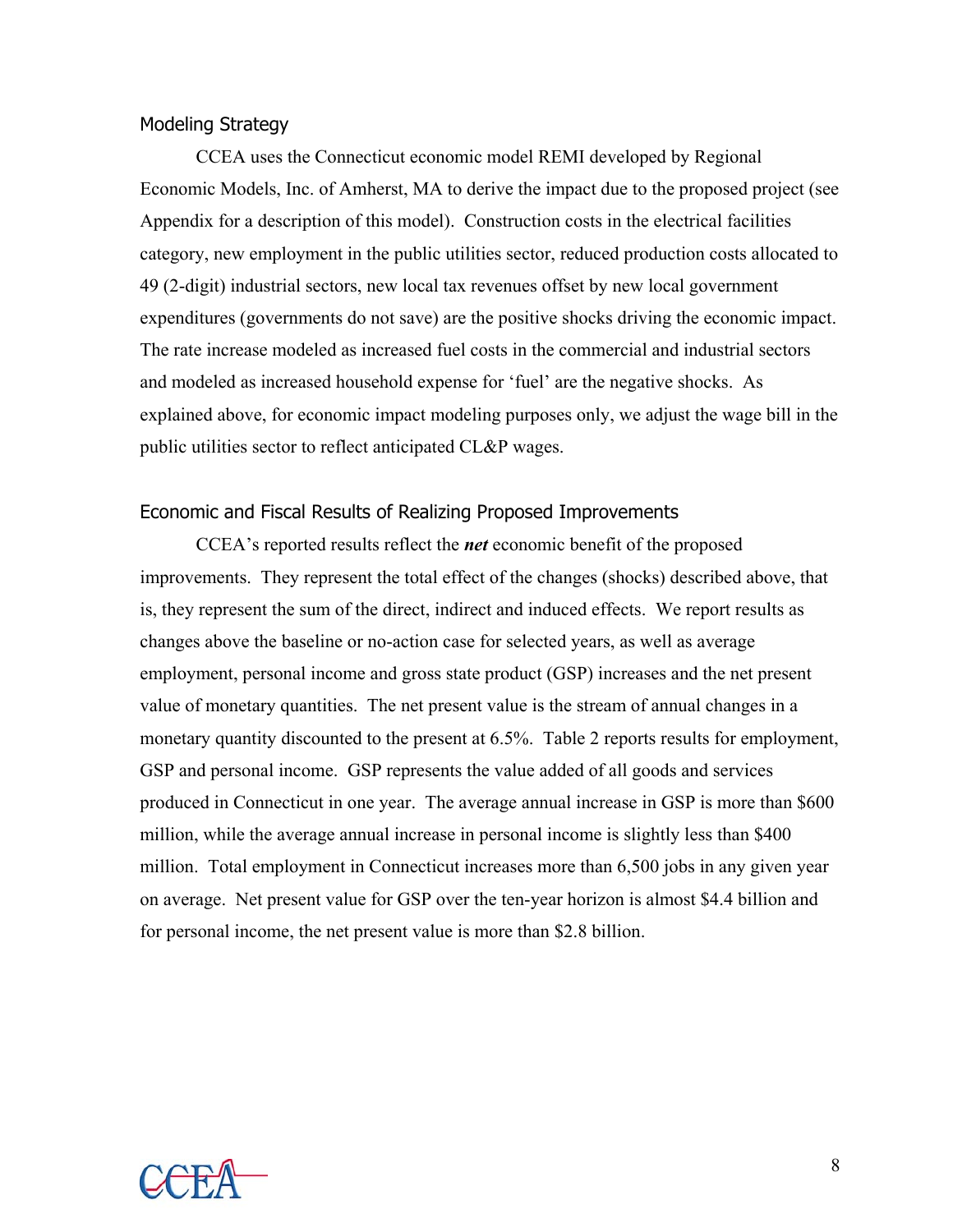Table 2

| CL&P: Economic Impact of Distribution Infrastructure Improvements (2004-2014) |          |          |          |          |          |          |          |          |                             |
|-------------------------------------------------------------------------------|----------|----------|----------|----------|----------|----------|----------|----------|-----------------------------|
| <b>Impact Category</b>                                                        | 2005     | 2006     | 2008     | 2009     | 2011     | 2012     | 2014     |          | Average   Net Present Value |
| Total Employment (FTE)                                                        | 3.578    | 4.930    | 7,614    | 6.822    | 7,892    | 8.242    | 8.736    | 6.544    |                             |
| Gross State Product (Million 2001\$)                                          | \$260.02 | \$378.46 | \$650.30 | \$644.45 | \$791.06 | \$845.73 | \$943.51 | \$616.34 | \$4,355.55                  |
| Personal Income (Million 2001\$)                                              | \$201.19 | \$277.52 | \$434.82 | \$401.45 | \$483.37 | \$514.41 | \$562.46 | \$392.67 | \$2,814.33                  |

Figure 3 shows the dynamics of GSP, personal income and new employment in Connecticut over the period 2004 through 2014. The dip in employment after 2008 reflects the cessation of construction.

Figure 3



 As a result of the improvements to CL&P's property, local taxes and expenditures increase. Increased total employment and sales due to lower production costs induces increased sales and income taxes that accrue to the state. Table 3 reports the state and local fiscal results due to the proposed improvements.

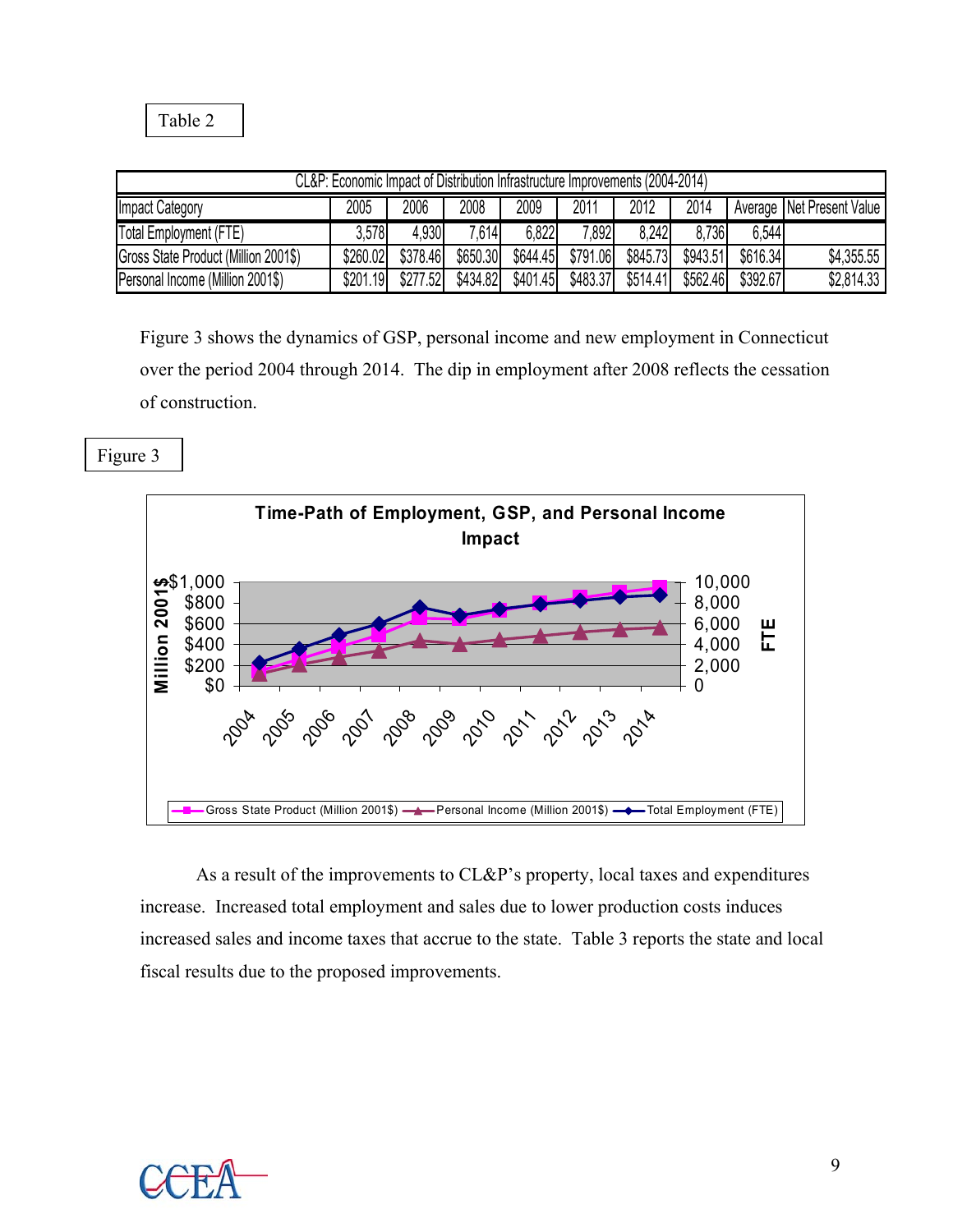Table 3

| CL&P: Fiscal Impact of Distribution Infrastructure Improvements (2004-2014) |         |         |         |         |         |         |         |         |                             |
|-----------------------------------------------------------------------------|---------|---------|---------|---------|---------|---------|---------|---------|-----------------------------|
| Impact Category                                                             | 2005    | 2006    | 2008    | 2009    | 2011    | 2012    | 2014    |         | Average   Net Present Value |
| State Revenues (Million 2001\$)                                             | \$25.31 | \$41.90 | \$79.15 | \$77.46 | \$89.17 | \$93.27 | \$99.25 | \$68.45 | \$483.16                    |
| Local Revenues (Million 2001\$)                                             | \$20.16 | \$32.22 | \$52.41 | \$56.41 | \$65.30 | \$69.28 | \$76.27 | \$50.88 | \$359.55                    |
| State Expenditures (Million 2001\$)                                         | \$1.65  | \$3.46  | \$8.38  | \$10.63 | \$14.46 | \$16.21 | \$19.29 | \$10.05 | \$67.70                     |
| Local Expenditures (Million 2001\$)                                         | \$14.33 | \$23.20 | \$37.50 | \$41.53 | \$48.42 | \$51.59 | \$57.11 | \$37.47 | \$264.09                    |

The State of Connecticut receives on average more than \$68 million in new tax revenue in any given year as a result of the proposed improvements. Local revenues increase almost \$51 million in any given year on average as a result of the proposed improvements. The net present value of new tax revenue to the state over the ten-year period is more than \$480 million, while towns realize almost \$360 million in new tax revenue in net present value terms. Figure 4 shows the dynamics of the fiscal results as a result of the proposed improvements.

#### Figure 4



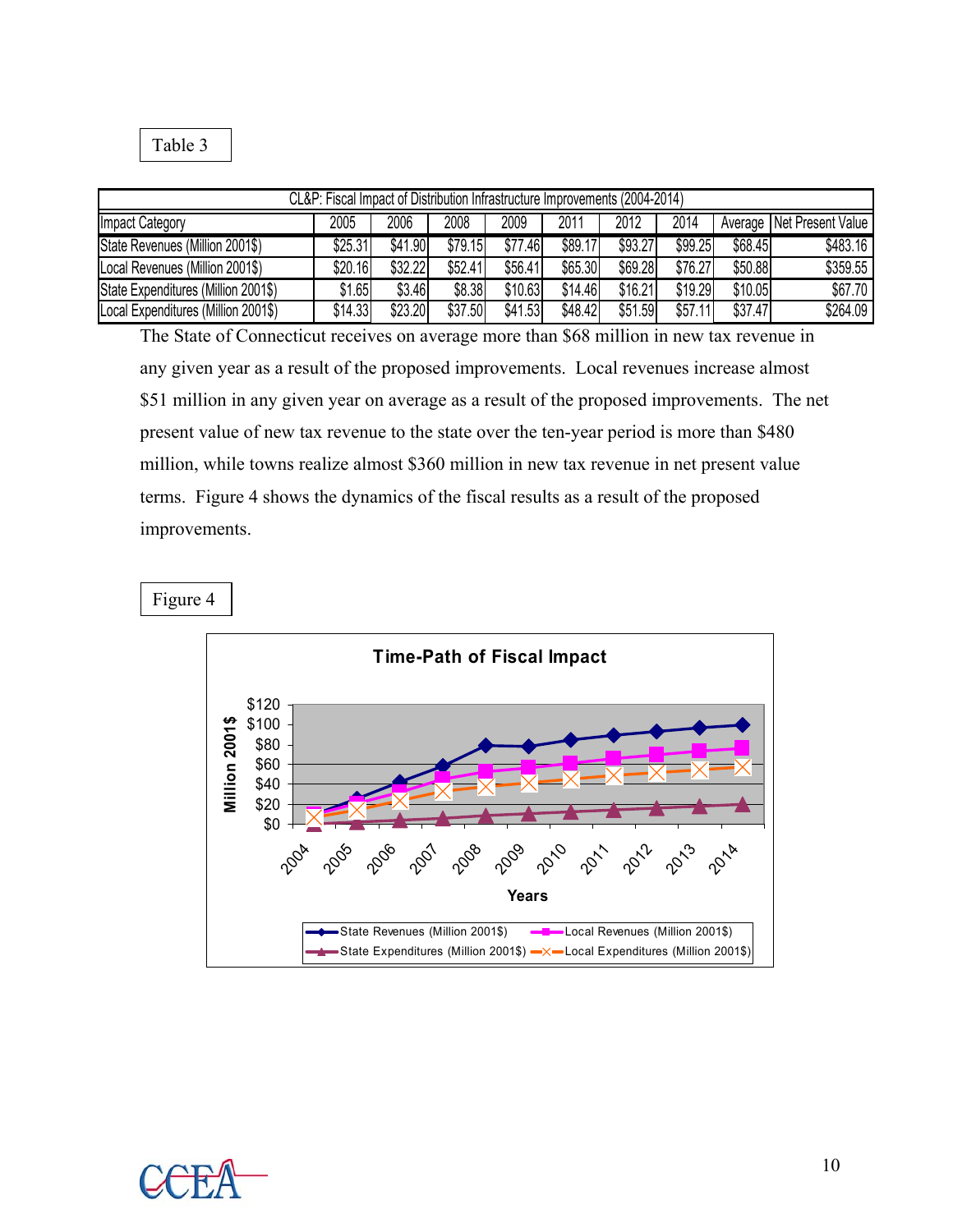## Economic and Fiscal Results of NOT Realizing Proposed Improvements (No-action)

If the proposed improvements do not materialize, the maintenance level of investment would be insufficient to forestall further deterioration of equipment. Business costs would increase by \$300 million on average in any given year between 2004 and 2014. These costs derive from the EPRI study and CL&P's forecast for increased outage minutes. In this case, there is no rate increase, no net new hiring, no new property taxes, and, no new construction; there will only be the current maintenance investment level. Tables 4 and 5 summarize the economic and fiscal results of the no-action case.

Table 4

| CL&P: Economic Impact of Distribution Infrastructure Improvements (2004-2014) |             |              |              |              |              |              |              |              |                           |
|-------------------------------------------------------------------------------|-------------|--------------|--------------|--------------|--------------|--------------|--------------|--------------|---------------------------|
| <b>Impact Category</b>                                                        | 2005        | 2006         | 2008         | 2009         | 2011         | 2012         | 2014         |              | Average Net Present Value |
| Total Employment (FTE)                                                        | $-1.191$    | $-1,948$     | $-3,649$     | $-4.057$     | $-4.579$     | $-4,739$     | $-4.964$     | $-3.425$     |                           |
| Gross State Product (Million 2001\$)                                          | $-$ \$96.57 | $-$ \$165.59 | $-$ \$333.21 | $-$ \$385.98 | $-$ \$463.34 | $-$ \$491.63 | $-$ \$543.92 | $-$ \$338.02 | (\$2,344.42)              |
| Personal Income (Million 2001\$)                                              | $-$ \$55.73 | $-$93.50$    | $-$ \$186.91 | $-$ \$214.63 | $-$ \$261.77 | $-$ \$277.98 | $-$ \$301.90 | $-$ \$189.82 | (\$1,318.15)              |

Table 5

| CL&P: Fiscal Impact of Distribution Infrastructure Improvements (2004-2014) |            |                 |            |             |             |             |             |            |                             |
|-----------------------------------------------------------------------------|------------|-----------------|------------|-------------|-------------|-------------|-------------|------------|-----------------------------|
| <b>Impact Category</b>                                                      | 2005       | 2006            | 2008       | 2009        | 2011        | 2012        | 2014        |            | Average   Net Present Value |
| State Revenues (Million 2001\$)                                             | $-$16.18$  | $-$26.02$       | $-$48.15$  | $-$ \$52.57 | $-$59.45$   | $-$ \$61.79 | $-$ \$65.43 | $-$44.92$  | (\$316.59)                  |
| Local Revenues (Million 2001\$)                                             | $-$ \$3.71 | $-$ \$6.58      | $-$14.15$  | $-$17.18$   | $-$ \$22.55 | $-$24.88$   | $-$ \$28.92 | $-$16.05$  | (\$109.50)                  |
| State Expenditures (Million 2001\$)                                         | $-$0.96$   | $-$1.93$        | $-$4.75$   | $-$ \$6.22  | $-$ \$8.83  | $-$ \$9.98  | $-$11.97$   | $-$ \$6.07 | (\$40.66)                   |
| Local Expenditures (Million 2001\$)                                         | $-$1.73$   | $-\sqrt{33.47}$ | $-$ \$8.55 | $-$11.18$   | $-$15.88$   | $-$17.96$   | $-$ \$21.55 | $-$10.91$  | (\$73.15)                   |

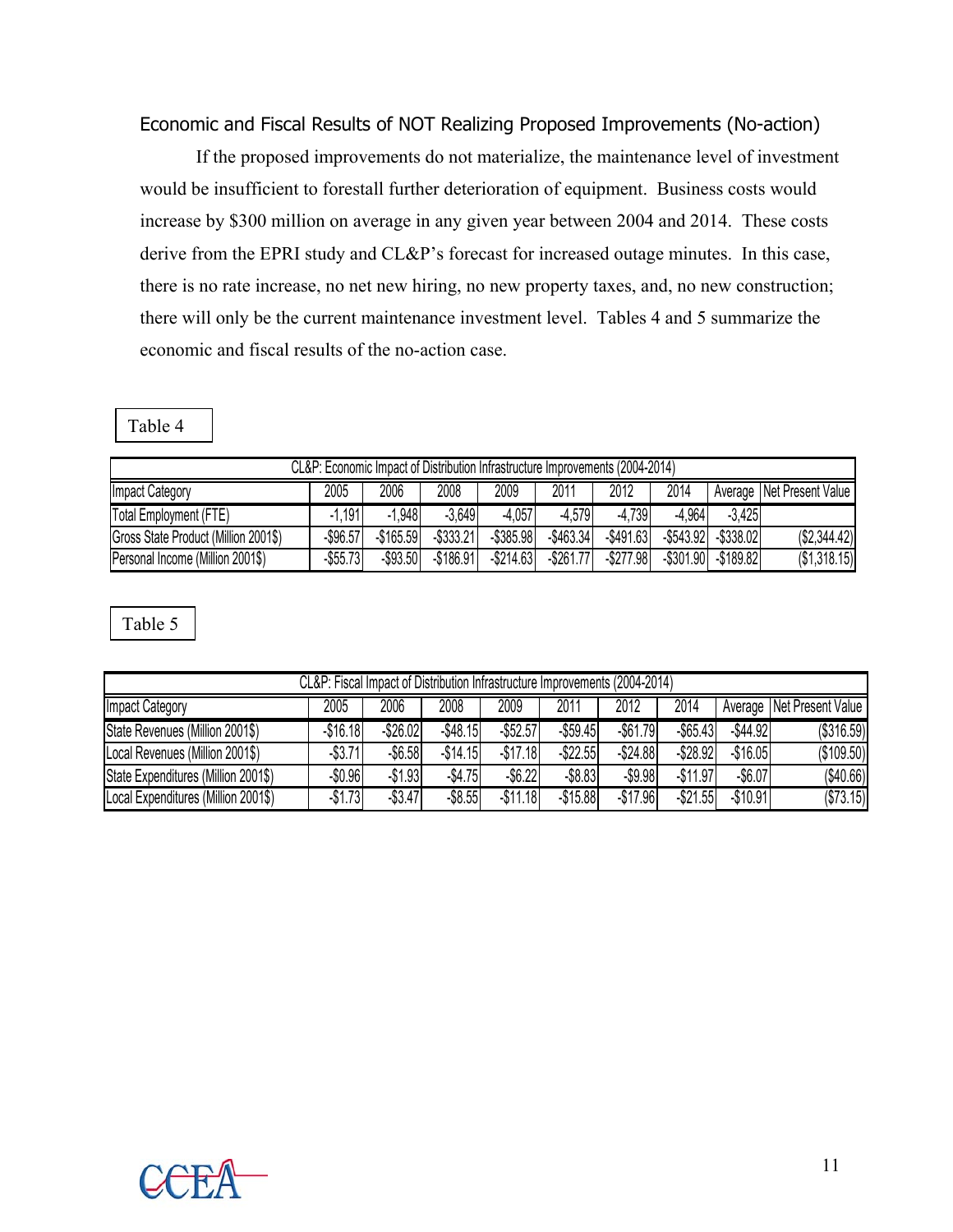Total employment decreases on average more 3,400 in any given year from 2004 through 2014. GSP declines on average more than \$338 million in any given in this period, while personal income declines an average of almost \$190 million in any given year. The net present values of GSP and personal income decline by more than \$2.3 billion and 1.3 billion respectively over the ten-year period. The fiscal picture is as gloomy with state tax declining an average \$45 million in any given year during 2004 through 2014 and local tax revenues declining by more than \$16 million on average in any given year. Figures 4 and 5 depict the time path of the economy's and the fiscal response to the no-action case. Increased production costs render Connecticut firms less competitive: their sales and employment decline and generate fewer tax dollars for the state and its municipalities.

Figure 4



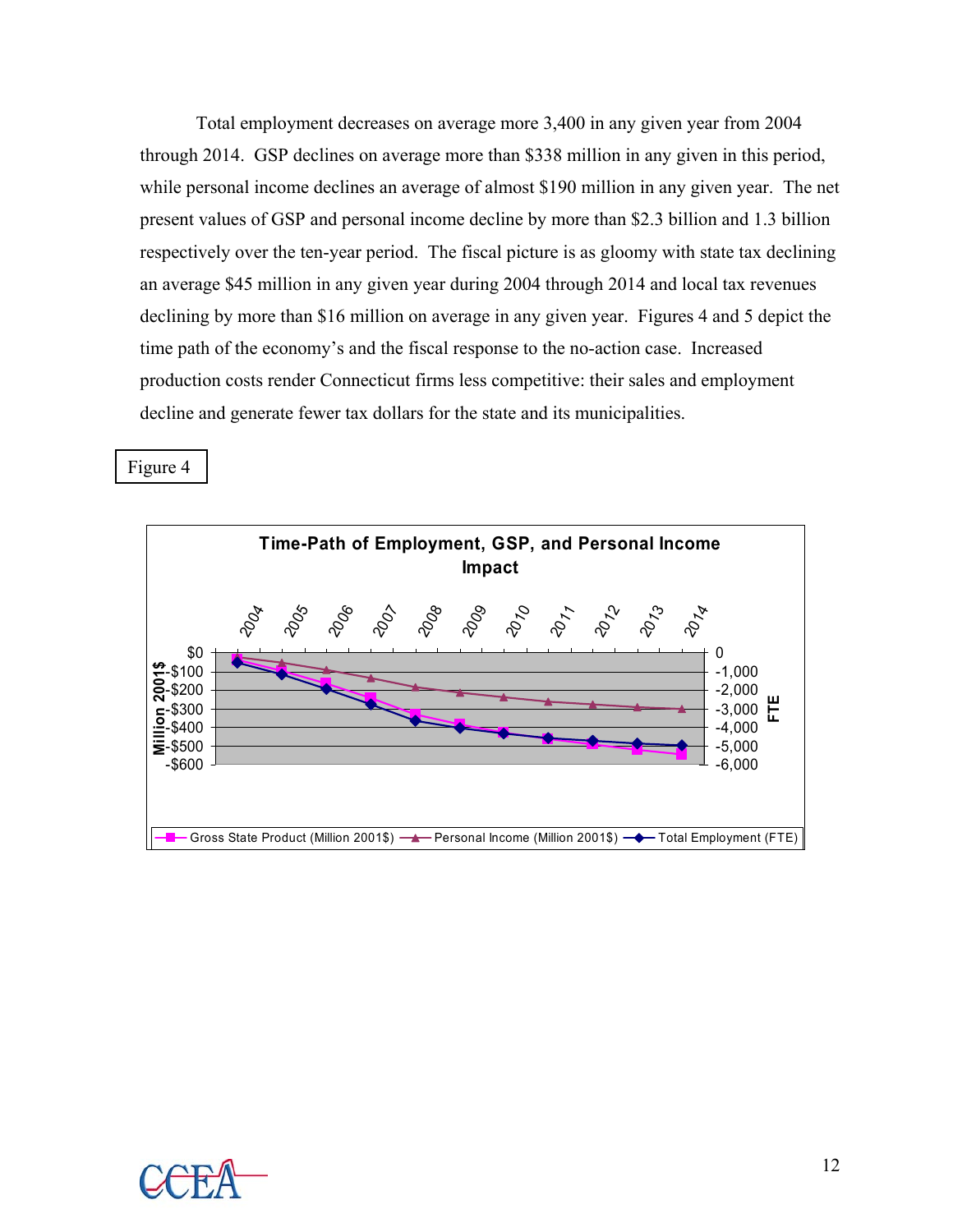Figure 5



#### **Conclusion**

 The benefit-cost ratio for GSP for the case in which the distribution infrastructure improvements materializes is 3.4 based on the ratio of the net present values of GSP increases and the rate increases over ten years. This means that for each CL&P dollar captured in the rate increase, almost \$3.40 returns to Connecticut in new value added. The benefit-cost ratio for personal income is 2.2 based on the ratios of the net present values of personal income increases and the rate increases over ten years. We conclude that substantial net economic gains flow from the proposed CL&P distribution infrastructure improvements.

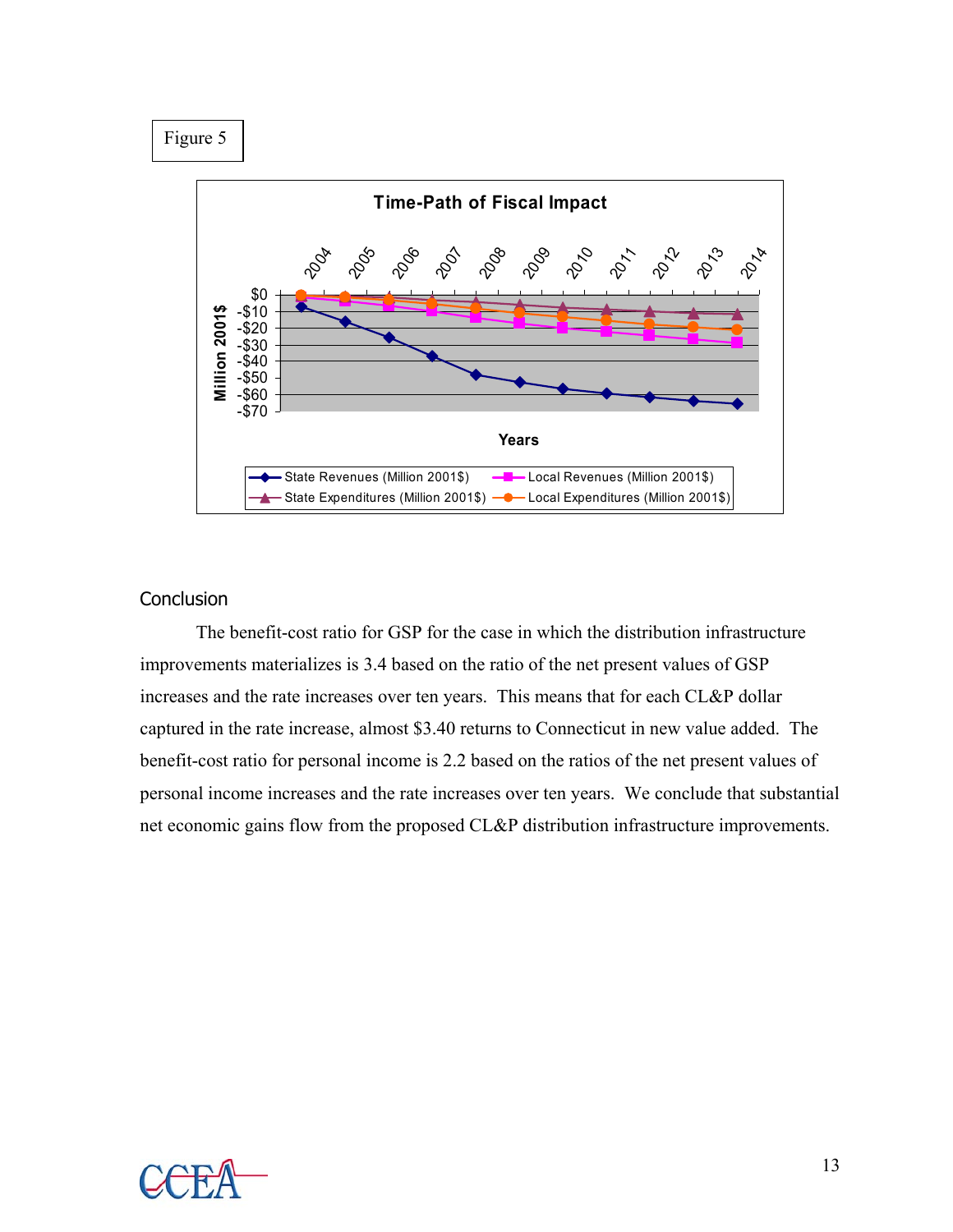**Appendix: The REMI Model** 

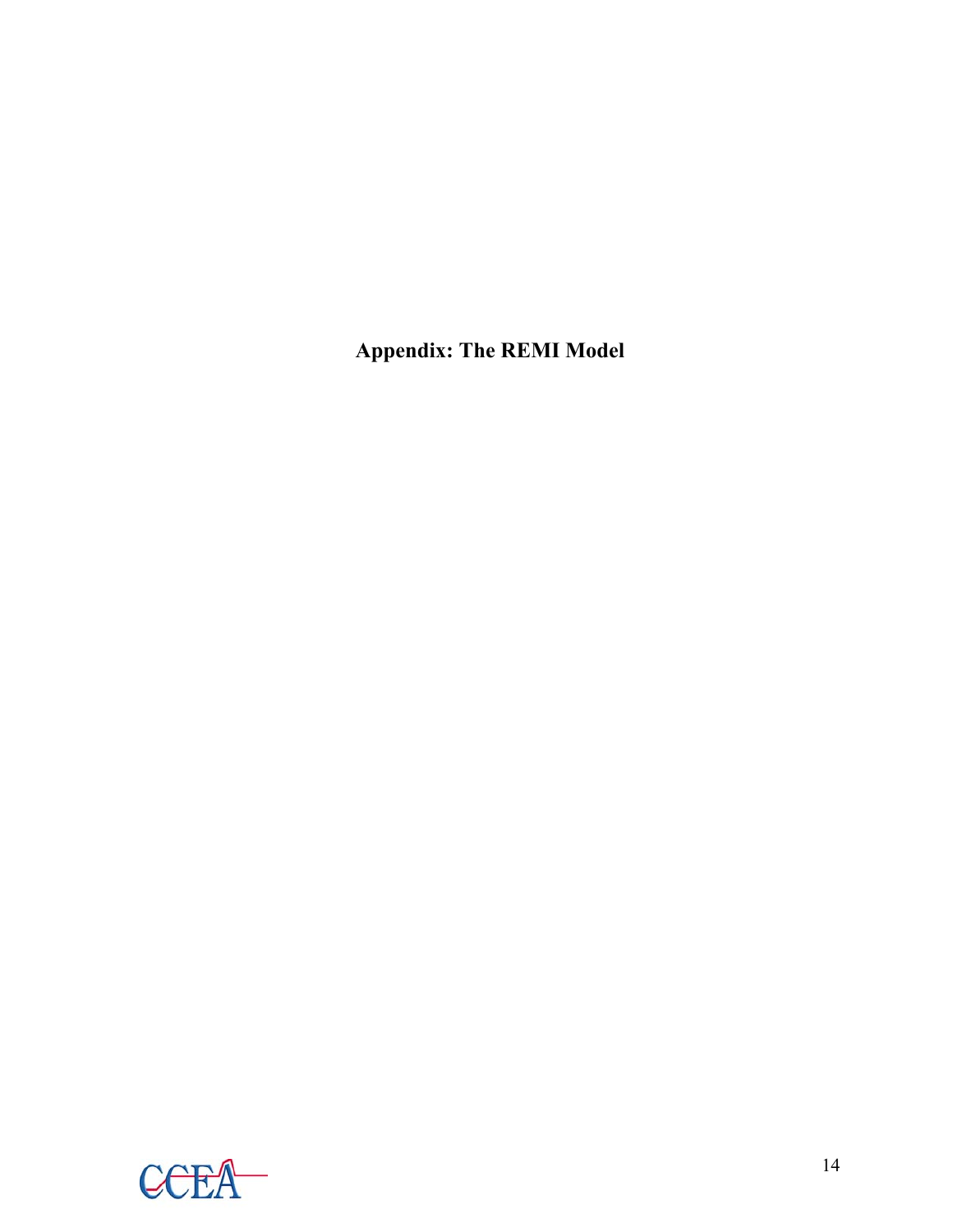#### **The REMI Model**

The Connecticut REMI model is a dynamic, multi-sector, regional model developed and maintained for the Connecticut Center for Economic Analysis by Regional Economic Models, Inc. of Amherst, Massachusetts. This model provides detail on all eight counties in the State of Connecticut and any combination of these counties. The REMI model includes all of the major inter-industry linkages among 466 private industries, aggregated into 49 major industrial sectors. With the addition of farming and three public sectors (state and local government, civilian federal government, and military), there are 53 sectors represented in the model for the eight counties.

The REMI model is based on a nationwide *input-output* (I/O) model that the U.S. Department of Commerce (DOC) developed and continues to maintain. Modern inputoutput models are largely the result of groundbreaking research by Nobel laureate Wassily Leontief. Such models focus on the inter-relationships between industries and provide information about how changes in specific variables—whether economic variable such as employment or prices in a certain industry or other variables like population affect factor markets, intermediate goods production, and final goods production and consumption.

The REMI Connecticut model takes the U.S. I/O "table" results and scales them according to traditional regional relationships and current conditions, allowing the relationships to adapt at reasonable rates to changing conditions. Listed below are some salient structural characteristics of the REMI model:

- REMI determines consumption on an industry-by-industry basis, and models real disposable income in Keynesian fashion, i.e., with prices fixed in the short run and GDP (Gross Domestic Product) determined solely by aggregate demand.
- The demand for labor, capital, fuel, and intermediate inputs per unit of output depends on relative prices of inputs. Changes in relative prices cause producers to substitute cheaper inputs for relatively more expensive inputs.

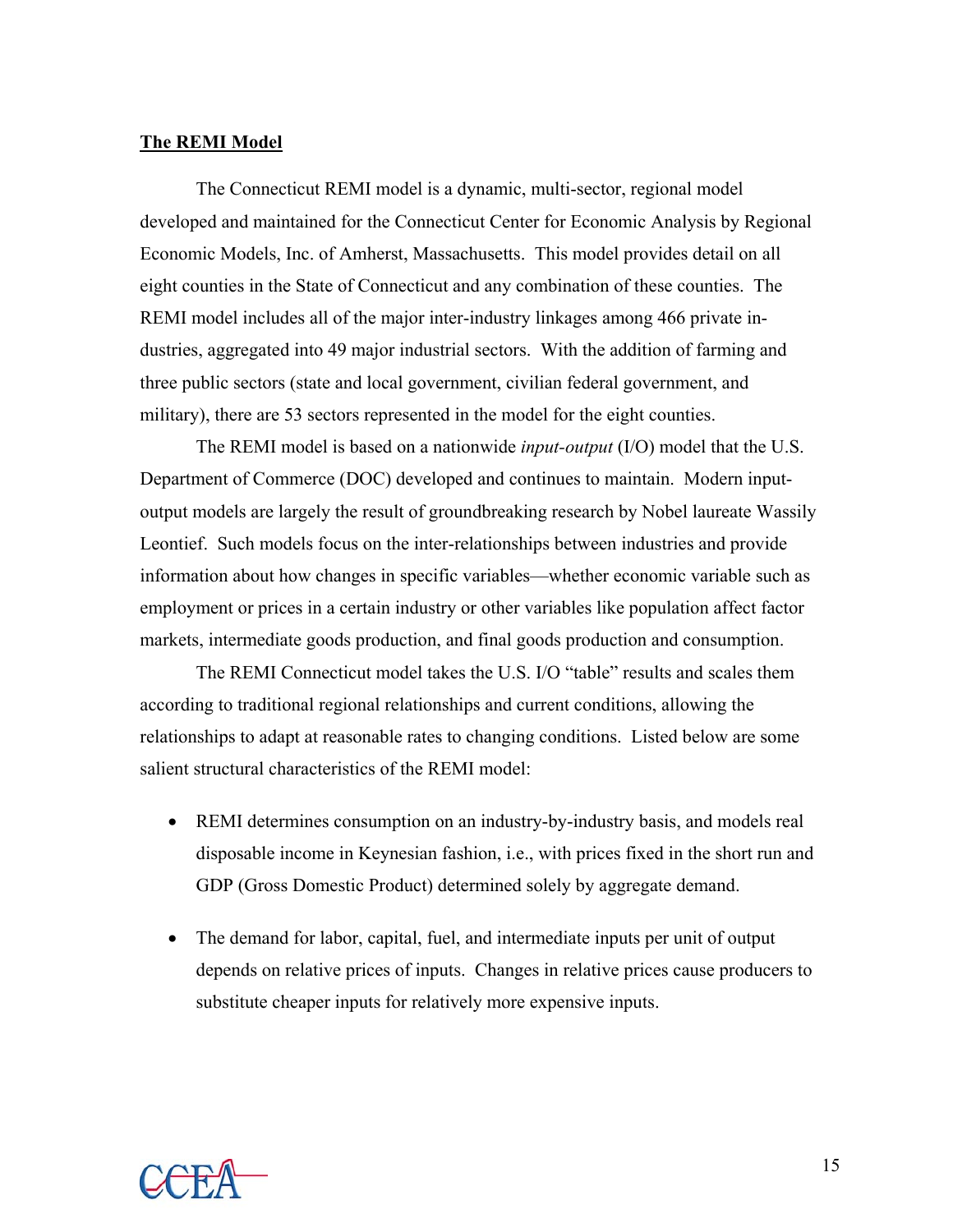- Supply and demand for labor in a sector determine the wage level, and these characteristics are factored by regional differences. The supply of labor depends on the size of the population and the size of the workforce.
- Migration—that affects population size—depends on real after-tax wages as well as employment opportunities and amenity value in a region relative to other areas.
- Wages and other measures of prices and productivity determine the cost of doing business. Changes in the cost of doing business will affect profits and/or prices in a given industry. When the change in the cost of doing business is specific to a region, the share of local and U.S. market supplied by local firms will also be affected. Market share and demand determine local output.
- "Imports" and "exports between states are related to relative prices and relative production costs.
- Property income depends only on population and its distribution adjusted for traditional regional differences, *not* on market conditions or building rates relative to business activity.
- Estimates of transfer payments depend on unemployment details of the previous period, and total government expenditures are proportional to population size.
- Federal military and civilian employment is exogenous and maintained at a *fixed* share of the corresponding total U.S. values, unless specifically altered in the analysis.